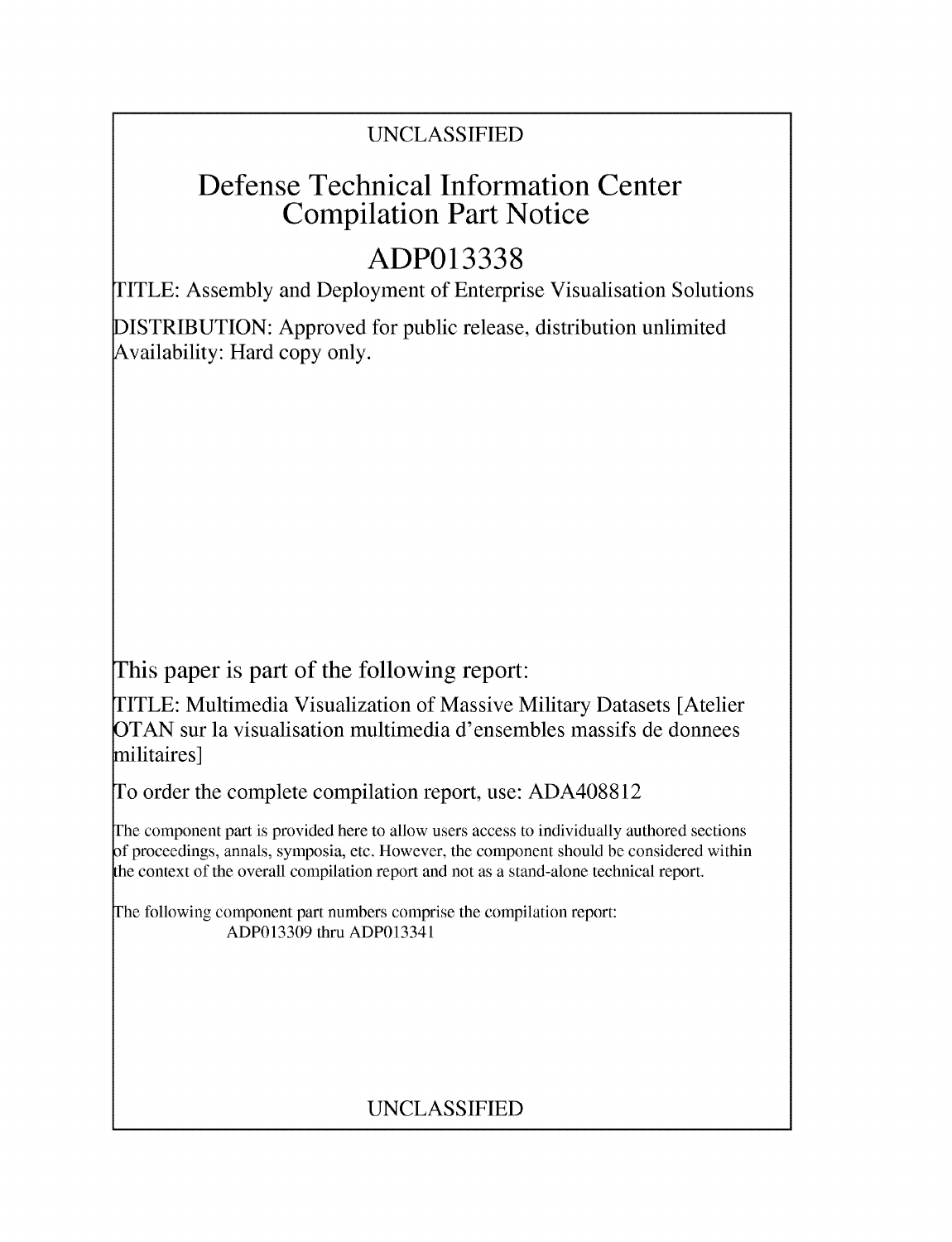#### Assembly and Deployment of Enterprise Visualisation Solutions

R. Vernik DSTO P.O. Box 1500 Sausdury, SA Australia

*In the interests of readability and understandability, it is R TO policy to publish PowerPoint presentations only when accompanied by supporting text. There are instances however, when the provision of such supporting text is not possible hence at the time of publishing, no accompanying text was available for the following PowerPoint presentation.*

# Click here to view PowerPoint presentation; Press Esc to exit

#### Discussion - Paper 25

Assembly and Deployment of Enterprise Visualisation Solutions

Research Program at DSTO in visualisation area

Differs from more traditional approaches

Several teams Vis team combined with knowledge based team + another Question: How can we provide infrastructure and support for particular domains

Looking at Vis. In **C31**

Operational and strategic levels (little bit of tactical) Domain solutions-analysis, how do we link into information management Cost of deployment needs to be considered

Research Issues

Provision process-how things are deployed

InVision-new approach for computer-based vis. Resulting from research being conducted at DSTO Key concepts

- Integrated component-based vis. Approach
- Model based visualisation
- $M-V-C$
- Allows a variety of information representations and views to be integrated
- Representational integration-putting together different representational forms into one visualisation—e.g., map  $+$  chart
- Knowledge-based deployment components